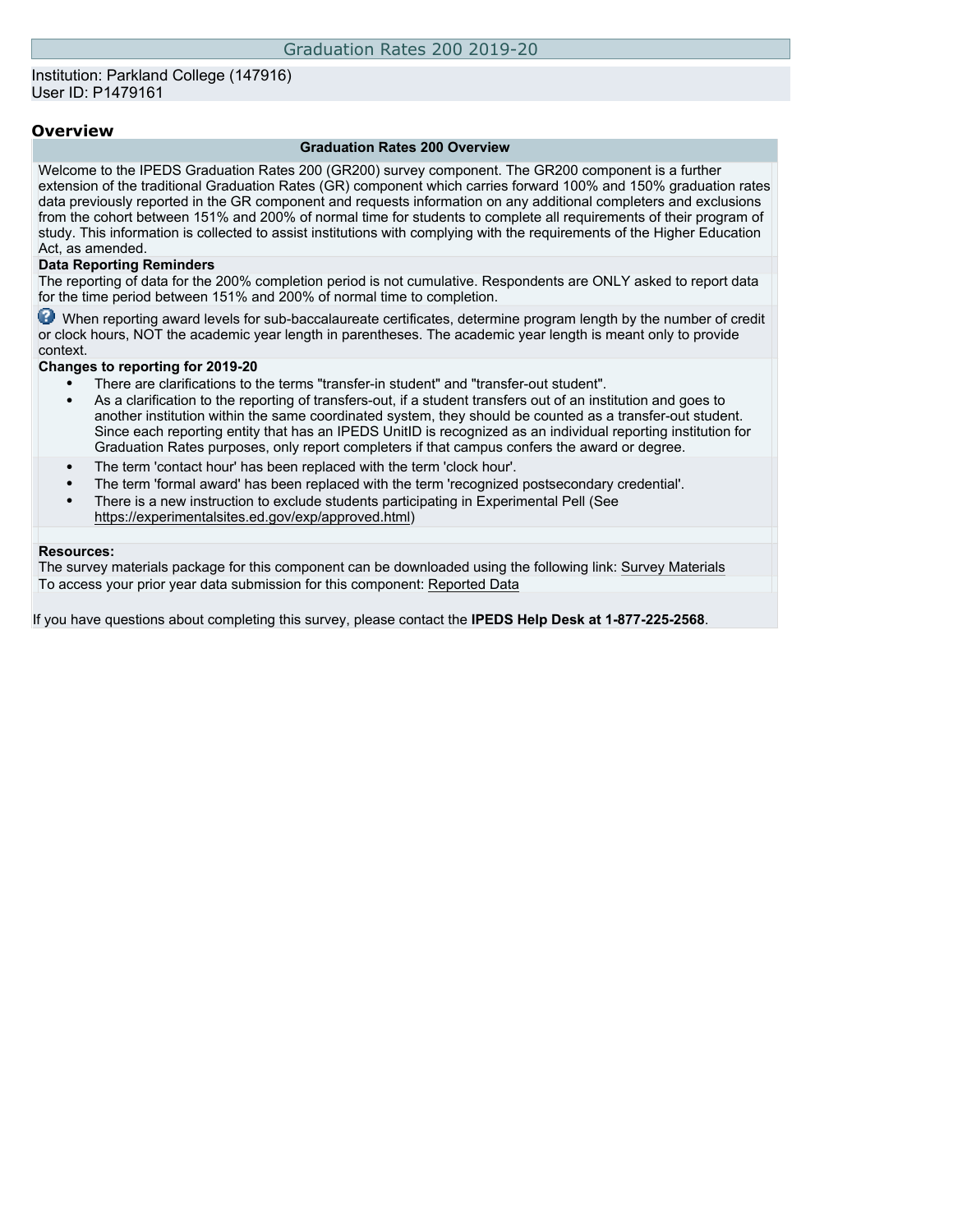### **Screening Question**

Your institution reported to the GR survey component as having the following number of students who did not complete, but were still enrolled at your institution:

### **Do you have students to report who, 1) received an award between 151% and 200% of the normal time to**

### **complete OR are still enrolled as of 200% of normal time?**

| $\blacksquare$ No |  |
|-------------------|--|
| $\odot$ Yes       |  |
|                   |  |

 **65**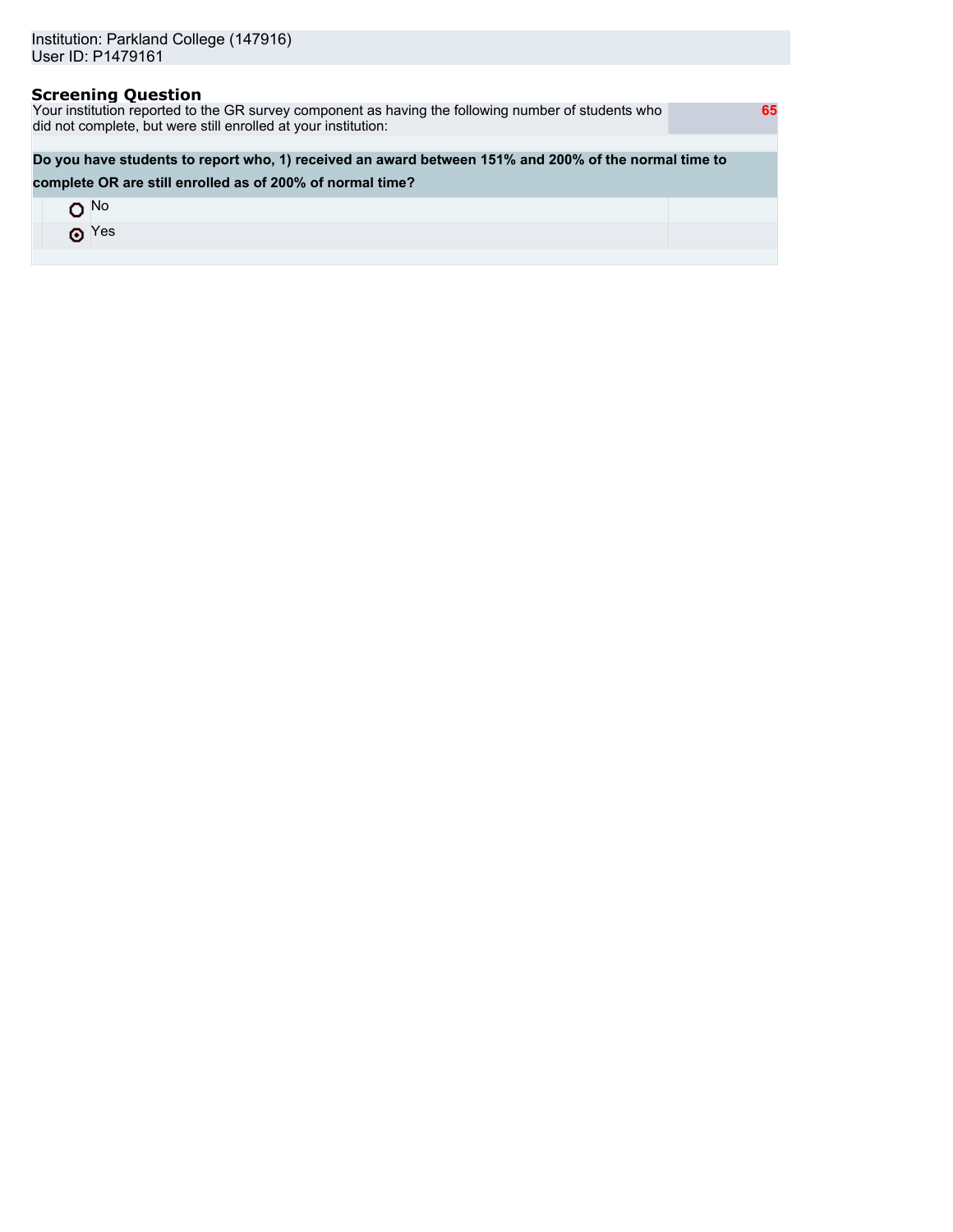# **Completers within 200%**

**For less than 4-year institutions, report on the 2015 cohort of full-time, first-time degree/certificate-seeking**

**undergraduate students.**

**Information for this cohort was originally reported by your institution in the 2018-19 IPEDS Graduation Rates survey component. The data on lines 1-5 are preloaded based on the information provided.**

|    |                                                                                                                |     | <b>Graduation rates</b> |
|----|----------------------------------------------------------------------------------------------------------------|-----|-------------------------|
|    | Revised cohort                                                                                                 | 758 |                         |
| 2  | Exclusions within 150%                                                                                         | 0   |                         |
| 3  | Adjusted cohort 150%                                                                                           | 758 |                         |
| 4  | Number of students in the cohort who completed a program within 100% of<br>normal time to completion           | 99  | 13                      |
|    | 5 Number of students in the cohort who completed a program within 150% of<br>normal time to completion         | 209 | 28                      |
| 6  | Additional exclusions (between 151% and 200% of normal time)                                                   | 0   |                         |
|    | Adjusted cohort 200% (line 3 - line 6)                                                                         | 758 |                         |
| 8  | Number of students in the cohort who completed a program between 151%<br>and 200% of normal time to completion | 21  |                         |
| 9  | Still enrolled as of 200% of normal time to completion                                                         | 21  |                         |
| 10 | Total completers within 200% of normal time (line $5 +$ line 8)                                                | 230 | 30                      |

 $\bigoplus$  **You may use the space below to provide context for the data you've reported above. These context notes will be posted on the College Navigator website, and should be written to be understood by students and parents.**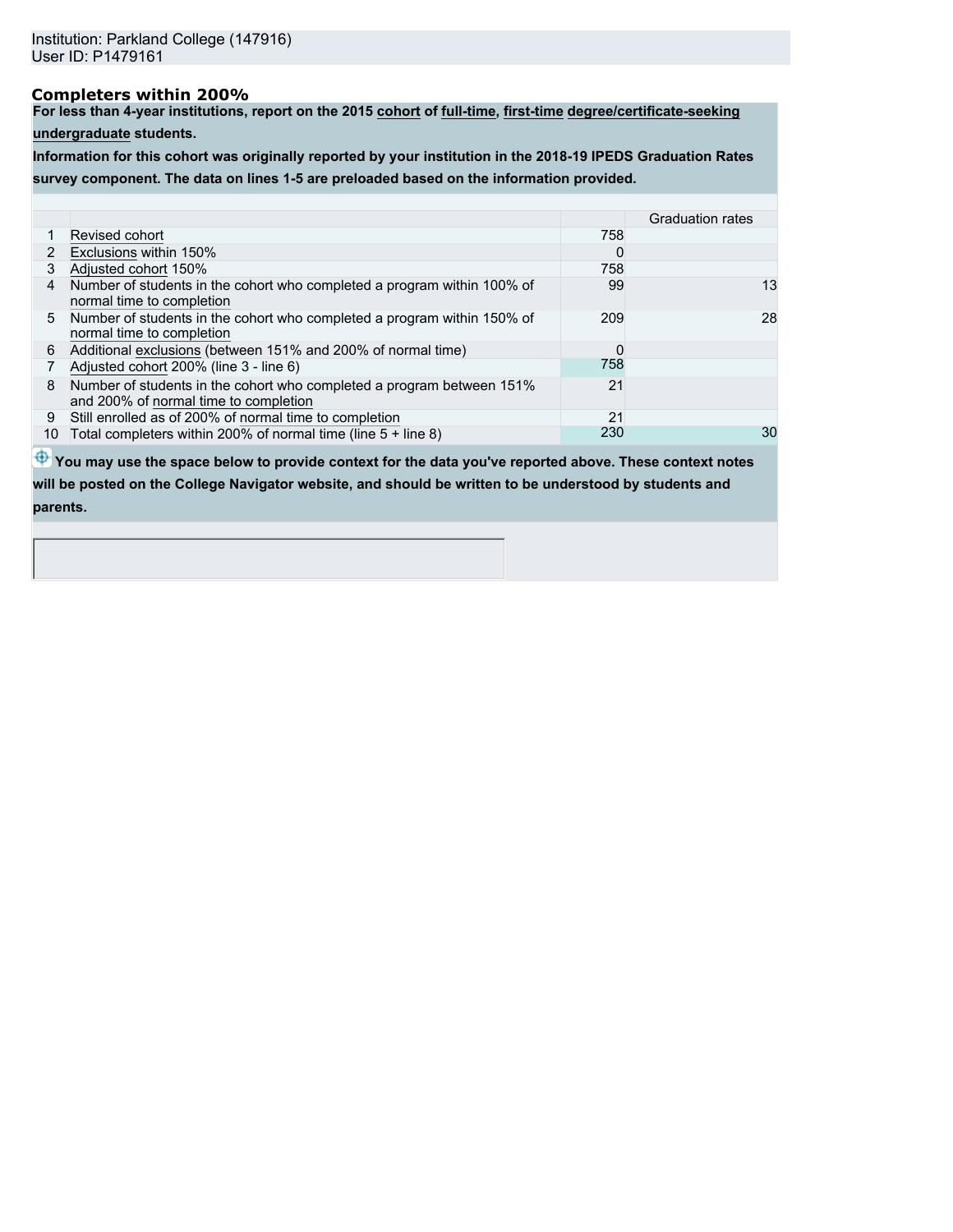## **Prepared by**

The name of the preparer is being collected so that we can follow up with the appropriate person in the event that there are questions concerning the data. The Keyholder will be copied on all email correspondence to other preparers. The time it took to prepare this component is being collected so that we can continue to improve our estimate of the reporting burden associated with IPEDS. Please include in your estimate the time it took for you to review instructions, query and search data sources, complete and review the component, and submit the data through the Data Collection System.

| Thank you for your assistance.                                                                                                    |                                         |  |                                                            |                      |                                            |  |  |  |  |
|-----------------------------------------------------------------------------------------------------------------------------------|-----------------------------------------|--|------------------------------------------------------------|----------------------|--------------------------------------------|--|--|--|--|
|                                                                                                                                   |                                         |  |                                                            |                      |                                            |  |  |  |  |
| This survey component was prepared by:                                                                                            |                                         |  |                                                            |                      |                                            |  |  |  |  |
|                                                                                                                                   | Reyholder                               |  | <b>SFA Contact</b>                                         |                      | <b>HR Contact</b>                          |  |  |  |  |
|                                                                                                                                   | <b>Finance Contact</b>                  |  | Academic Library Contact                                   | O.                   | Other                                      |  |  |  |  |
| Name: Alison Groot                                                                                                                |                                         |  |                                                            |                      |                                            |  |  |  |  |
|                                                                                                                                   | Email: agroot@parkland.edu              |  |                                                            |                      |                                            |  |  |  |  |
|                                                                                                                                   |                                         |  |                                                            |                      |                                            |  |  |  |  |
| How many staff from your institution only were involved in the data collection and reporting process of this<br>survey component? |                                         |  |                                                            |                      |                                            |  |  |  |  |
| 1.00 Number of Staff (including yourself)                                                                                         |                                         |  |                                                            |                      |                                            |  |  |  |  |
|                                                                                                                                   |                                         |  |                                                            |                      |                                            |  |  |  |  |
| How many hours did you and others from your institution only spend on each of the steps below when                                |                                         |  |                                                            |                      |                                            |  |  |  |  |
| responding to this survey component?                                                                                              |                                         |  |                                                            |                      |                                            |  |  |  |  |
|                                                                                                                                   |                                         |  |                                                            |                      |                                            |  |  |  |  |
| Exclude the hours spent collecting data for state and other reporting purposes.                                                   |                                         |  |                                                            |                      |                                            |  |  |  |  |
| <b>Staff member</b>                                                                                                               | <b>Collecting Data</b><br><b>Needed</b> |  | <b>Revising Data to Match</b><br><b>IPEDS Requirements</b> | <b>Entering Data</b> | <b>Revising and</b><br><b>Locking Data</b> |  |  |  |  |
| Your office                                                                                                                       | hours                                   |  | hours                                                      | hours                | 1.00 hours                                 |  |  |  |  |
| <b>Other offices</b>                                                                                                              | hours                                   |  | hours                                                      | hours                | hours                                      |  |  |  |  |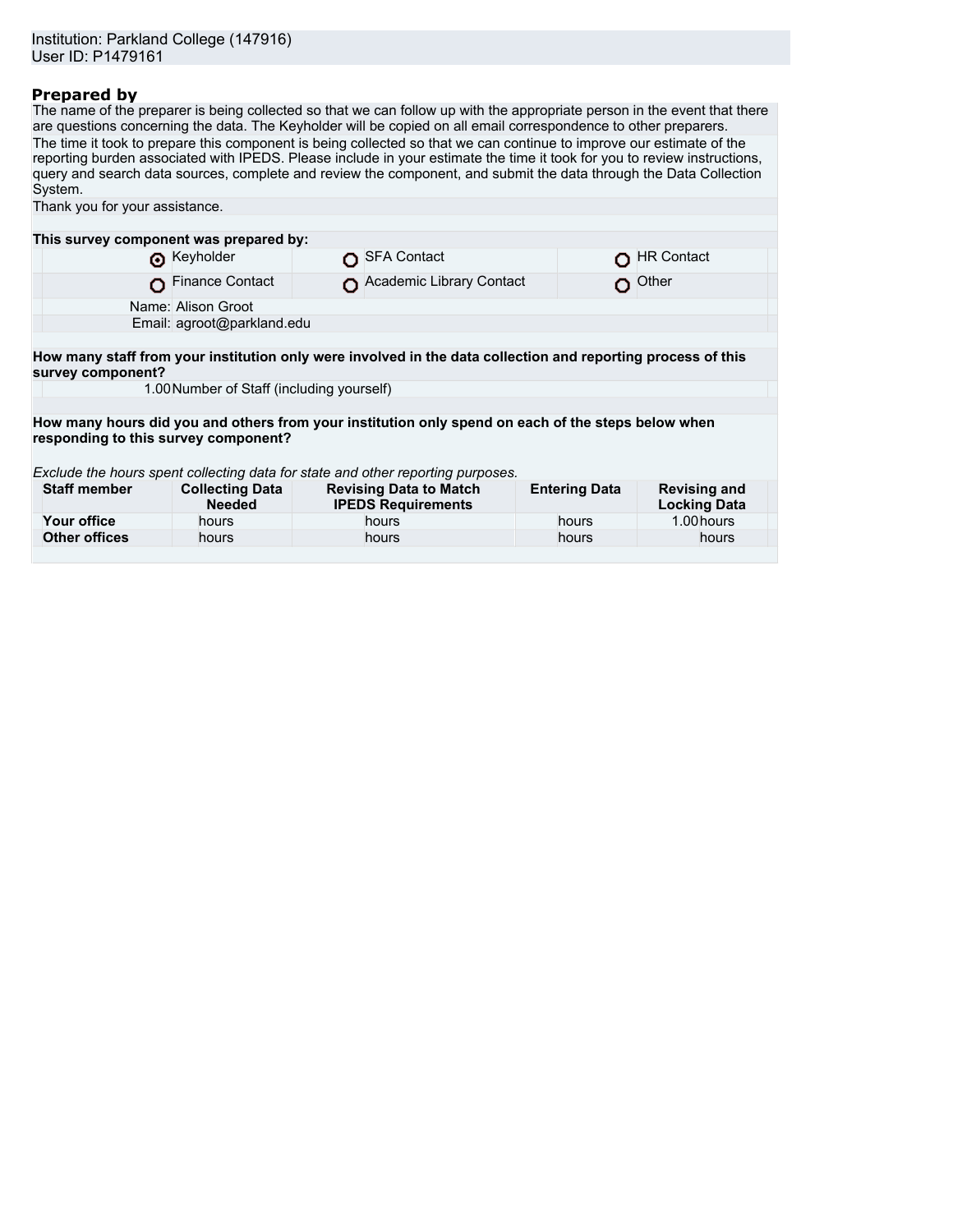### **Summary**

## **2019 IPEDS Graduation Rate 200% Component Data Summary**

IPEDS collects important information regarding your institution. All data reported in IPEDS survey components become available in the IPEDS Data Center and appear as aggregated data in various Department of Education reports. Additionally, some of the reported data appears specifically for your institution through the College Navigator website and is included in your institution's Data Feedback Report (DFR). The purpose of this summary is to provide you an opportunity to view some of the data that, when accepted through the IPEDS quality control process, will appear on the College Navigator website and/or your DFR. College Navigator is updated approximately three months after the data collection period closes and Data Feedback Reports will be available through the [Data Center](https://nces.ed.gov/ipeds/use-the-data) and sent to your institution's CEO in November 2019.

Please review your data for accuracy. If you have questions about the data displayed below after reviewing the data reported on the survey screens, please contact the IPEDS Help Desk at: 1-877-225-2568 or ipedshelp@rti.org.

| Graduation Rates for 100%, 150%, and 200% of<br>normal time - Cohort Year 2015 |     |  |  |  |
|--------------------------------------------------------------------------------|-----|--|--|--|
| Graduation Rate - 100% of normal time                                          | 13% |  |  |  |
| Graduation Rate - 150% of normal time                                          | 28% |  |  |  |
| Graduation Rate - 200% of normal time                                          | 30% |  |  |  |